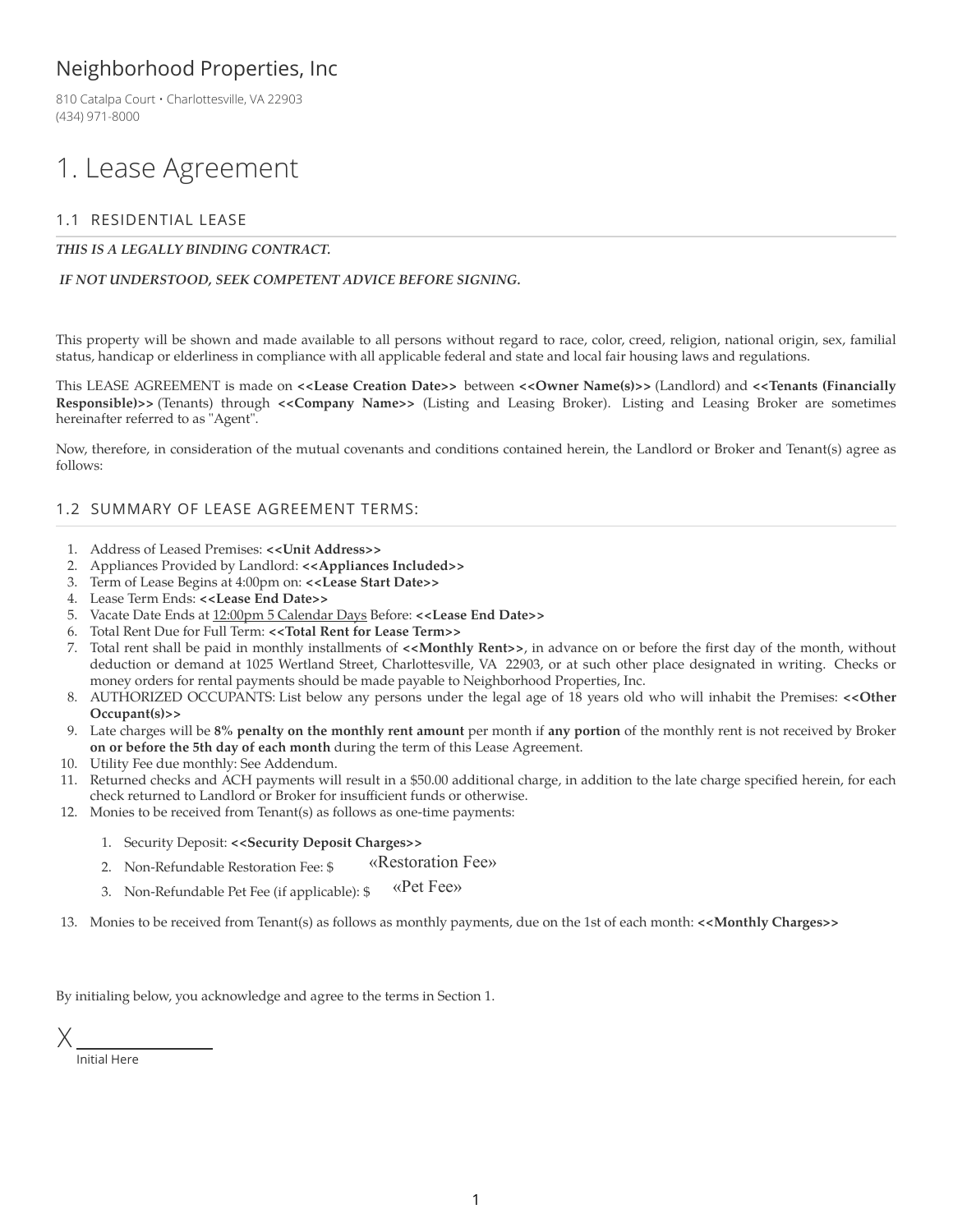# 2. Policies and Procedures

### 2.1 POLICIES AND PROCEDURES

- 1. APPLICABLE VIRGINIA LAW: This landlord/tenant relationship is within the purview of Chapter 13.2 of Title 55 of the Code of Virginia (1950), as amended, generally known as the Virginia Residential Landlord Tenant Act.
- 2. BROKER DESIGNATED LANDLORD'S AGENT: Landlord hereby appoints Broker, as its authorized agent, with full and complete authority to engage in all aspects of the business of the management of the Premises, and to act for the Landlord in all respects which relate to this Lease Agreement.
- 3. SECURITY DEPOSIT: Tenant(s) have deposited the sum specified in Section 1.2, Paragraph 12 of this Lease Agreement as a security deposit, to secure a complete and faithful performance by Tenant(s) of all terms and conditions of this Lease Agreement, and of the obligations imposed on Tenant(s) by applicable Virginia law and further agrees to the following:
	- 1. Security Deposit: Under the applicable Virginia law, if Tenant(s) default with any provision of the Lease Agreement, Landlord or Broker may terminate the Lease Agreement and may apply all or part of the security deposit to the payment of accrued rent and the amount of any damages which have been suffered, which includes but is not limited to physical damages, appropriate charges to Tenant(s) not previously reimbursed to Landlord or Broker, actual damages for breach of the Lease Agreement, and attorney's fees and costs. It is the policy of Landlord and Broker to apply security deposits to non-rent items first, and then to any unpaid rent. Within forty five (45) days after termination of the tenancy and return of possession of the Premises to Landlord or Broker by Tenant(s), Landlord must provide Tenant(s) with an itemized listing of all deductions made from the security deposit, and with payment of any amount due Tenant(s). If Tenant(s) comply with all terms and conditions of the Lease Agreement and with the applicable Virginia law, Landlord will return to Tenant(s) the security deposit, together with any accrued interest if required by law, within forty-five (45) days after termination of the tenancy and return of possession of the Premises to Landlord or Broker by Tenant(s). Any interest earned on the security deposit in excess of that amount which Landlord or Broker is required by law to pay to Tenant(s) will be retained by Landlord or Broker to cover administrative costs. If the Lease is renewed by any Tenant(s) on or added to this Lease, the security deposit shall be retained by Neighborhood Properties, Inc. and applied to such Lease renewal.
	- 2. Forwarding Address: Tenant(s) must provide Landlord or Broker written notice prior to vacating the Premises of the forwarding address so that Landlord or Broker can forward to Tenant(s) a statement explaining the disposition of the security deposit prior to the end of the 45-day period provided herein. If Tenant(s) fail to give notice of a forwarding address, Landlord or Broker will send the security deposit statement to the last known address of Tenant(s), but will retain the security deposit refund, if any, until Tenant(s) notify Landlord or Broker of the appropriate address.
	- 3. Multiple Tenant(s): Where more than one Tenant signs the Lease Agreement, any deductions to be made from the security deposit will be joint and several, and Landlord or Broker is not liable for any understanding which may exist between two or more Tenants as to the portion of the security deposit that one Tenant may be entitled to, as opposed to another Tenant. Landlord or Broker will draw one check payable to the **Contact Person,** designated as the first Tenant named in this Lease Agreement, and mail to forwarding address provided to Landlord or Broker by written notice as required herein.
	- 4. Move-out Inspection: Under applicable Virginia law, Landlord or Broker will make reasonable efforts to provide Tenant(s) with notice of a right to be present at the time of the move-out inspection. Landlord or Broker will include in the vacating notice sufficient language to inform Tenant(s) of this right to be present. Tenant(s) must make a written request to Landlord or Broker to be present at such an inspection, and Landlord or Broker will notify Tenant(s) of the inspection times which will occur within 72 hours of the termination of the tenancy. If Tenant(s) fail to make such a request, or fail to schedule such an inspection, Landlord or Broker will proceed to do the move-out inspection without Tenant(s) being present.
	- 5. Setoff Prohibited: Tenant(s) have no right to deduct the security deposit from the rental payment for the last month of any term of this Lease Agreement.
	- 6. Landlord or Broker's Successor Obligated for Security Deposit: If Landlord or Broker in any way transfers its interests in the Premises, or if Broker or Landlord transfers the management of the Premises, to a third party, Landlord or Broker, as the case may be, may transfer the security deposit to the transferee and Landlord and Broker are thereafter released from all liability for the return of the security deposit and to Tenant(s). If such a transfer occurs, Tenant(s) agree to look to the transferee solely for the return of the security deposit and to release Landlord or Broker, as the case may be, from all obligations and liability relating thereto.
- 4. RENT: The total rent for the initial Term of this Lease Agreement is as set out in Section 1.2, Paragraph 6 of this Lease Agreement. The monthly rental payments are payable in advance, without demand, and in full without proration or setoff, on the first day of each calendar month to Broker or at such other places as Landlord or Broker may designate by advance written notice to Tenant(s). **Checks, money orders, credit cards are acceptable forms of payment. No cash will be accepted.** Landlord and Broker reserve the right to require that all rental payments be made by certified funds or money order.
- 5. LATE FEES: Tenant(s) agree to pay a late charge of **8% penalty on the monthly rent amount** per month if **any portion** of the monthly rent is not received by Landlord or Broker **on or before the fifth day (5th)** of each month during the term of this Lease Agreement, regardless of holidays. Checks may be placed in the outside drop box of the office if the office is closed. The Premise address must be specified on the check. Tenant(s) agree and understand that when using the facilities of the U.S. Postal Service for mailing items to Landlord or Broker, Tenant(s) are appointing the Postal Service as Tenant(s) sole agent, and the Landlord and Broker will not consider postmarks in determining the time of receipt of any items.
- 6. RETURNED CHECKS AND ACH PAYMENTS: Tenant(s) agree to pay a \$50.00 charge for each check or payment not honored by bank upon presentation for any reason. Any check received by the fifth day (5th) of the month which is subsequently not honored by bank for any reason will be considered late, and the late charge will be due in addition to the \$50.00 charge for the returned check. If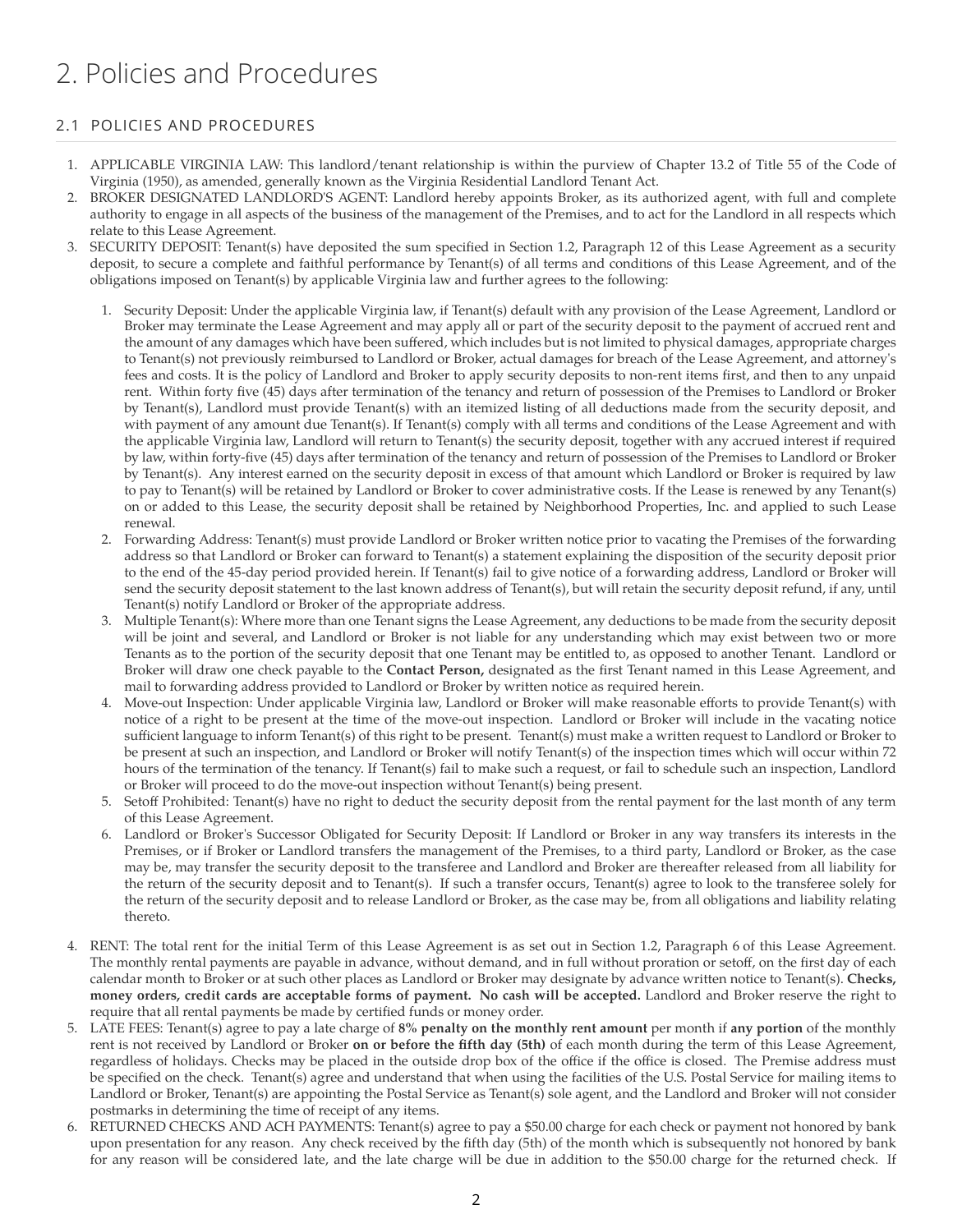Tenant(s) have more than one check not honored by bank during the term of the Lease Agreement, the Landlord and Broker will no longer accept Tenant(s)' checks, and certified funds, money order, cashier's check must be used by Tenant(s) for all payments.

- 7. RENT WITH RESERVATION: Any rental payment received after legal action has been initiated by Landlord or Broker will be accepted with reservation and will be applied to delinquent rent due, but will not affect any legal action instituted by Landlord or Broker against Tenant(s) to recover delinquent rent and possession of the Premises.
- 8. INSPECTION AND CONDITION OF LEASED PREMISES: The Broker shall within five days after occupancy of a dwelling unit submit a written report to Tenant(s) for safekeeping itemizing damages to the dwelling unit existing at the time of occupancy, which record shall be deemed correct unless Tenant(s) objects thereto in writing within five days after receipt thereof. If Tenant(s) prepared the written report of the move-in inspection, Tenant(s) shall submit a copy to the Landlord or Broker, which record should be deemed correct unless the Landlord or Broker objects thereto in writing within five days after receipt thereof. If the Landlord or Broker and the Tenant(s) prepare the written report of the move-in inspection jointly, both the Landlord or Broker and the Tenant(s) shall sign the said written report and receive a copy thereof, at which time the said record shall be deemed correct.

By initialing below, you acknowledge and agree to the terms in Section 2.

X

Initial Here

# 3. Use, Occupancy, and Maintenance

### 3.1 USE, OCCUPANCY AND MAINTENANCE

#### 1. USE, OCCUPANCY AND MAINTENANCE:

- 1. Tenant(s) covenant the Premises will be used only as a dwelling unit in manner which will not disturb neighboring tenants and which will not damage the Premises. Tenant(s) will not permit any authorized occupants or guests on or about the Premises to either disturb neighboring tenants or damage such Premises. No persons other than those named as occupants and Tenant(s) in Section 1.2, Paragraph 8 of this Lease Agreement may occupy the Premises on a regular basis. For the purpose of this Lease Agreement, occupancy by an unauthorized person for more than seven (7) calendar days consecutively, or fourteen (14) calendar days in any calendar year, without prior written consent from Landlord or Broker, will constitute occupation of the Premises on a regular basis and therefore will constitute a violation of this section.
- 2. No assignments will be permitted under any circumstances. No subleases will be permitted without prior written consent of Landlord or Broker.
- 3. Tenant(s) shall discharge all obligations imposed by applicable building and housing codes materially affecting health and safety, and shall keep the Premises, including plumbing and other fixtures, appliances, and facilities, as clean and safe as their condition permits. Tenant(s) shall use in a reasonable manner all electrical, plumbing, sanitary, heating, ventilating, air conditioning, and other fixtures, appliances, and facilities on the Premises. Tenant(s) shall be responsible for any damages caused by Tenant(s)' failure to comply with this requirement. Tenant(s) shall not install or use any other major appliances or equipment on the Premises without prior written permission of Landlord or Broker.
- 4. Tenant(s) shall be responsible for reasonable care of the smoke detector in accordance with Section 55-248.16 Code of Virginia, and for the interim testing and providing written notice to Landlord or Broker for the repair of any malfunctioning smoke detector. In accordance with Section 55-248.13, Code of Virginia, Landlord or Broker shall be obligated to provide and pay for service, repair, or replacement which must occur within five (5) days of receipt of written notice from Tenant(s) that a smoke detector is in need of repair.
- 5. Tenant(s) shall not install appliances other than those provided or offered by Landlord without prior written consent by Landlord; this includes ranges, fixed microwave ovens, clothes washers and/or dryers, portable space heaters (as primary heat source), and/or refrigerators/freezers.
- 6. Tenant(s) shall comply with any and all obligations imposed upon Tenant(s) by applicable Virginia law.
- 2. UTILITIES: Tenant(s) shall pay any deposits required by utility companies for those utilities not provided by Landlord or Broker. Utility Addendum (if applicable) lists the utilities provided by Landlord or Broker, which Tenant(s) agree to use in a reasonable manner so as not to commit waste. Landlord or Broker is not liable for failure to provide the named utilities or for interruption of same if such failure or interruption is due to any cause beyond the control of the Landlord or Broker. Tenant(s) agree to maintain electric service and/or heat in the Premises, as the case may be, through the lease end date indicated to prevent any damages from occurring to the Premises.
- 3. ELECTRICITY/WATER CONNECTIONS: Tenant(s) agree to have electricity and water connected for the entire lease period. Tenant(s) agree to leave the electrical and water services on through the lease end date, so that an inspection can be made of the Premises. If this provision is not met and the use of electricity or water is required by Landlord, there will be an additional charge of at least \$45.00 per utility to reconnect each service.
- HEAT: Tenant(s) agree to maintain heat in their unit to prevent damage. Tenant(s) shall at all times provide adequate heat (above 50° F) to the apartment to prevent freezing of pipes and furnace. The heat source provided by Landlord is the primary heat source for the unit, and is the only heat source allowed in the unit unless Tenant(s) secure prior written consent from Landlord to use alternative sources. Alternative sources of heat do not keep pipes from freezing and are not cost efficient ways to heat a home.
- 5. PERSONAL PROPERTY OF TENANT(S):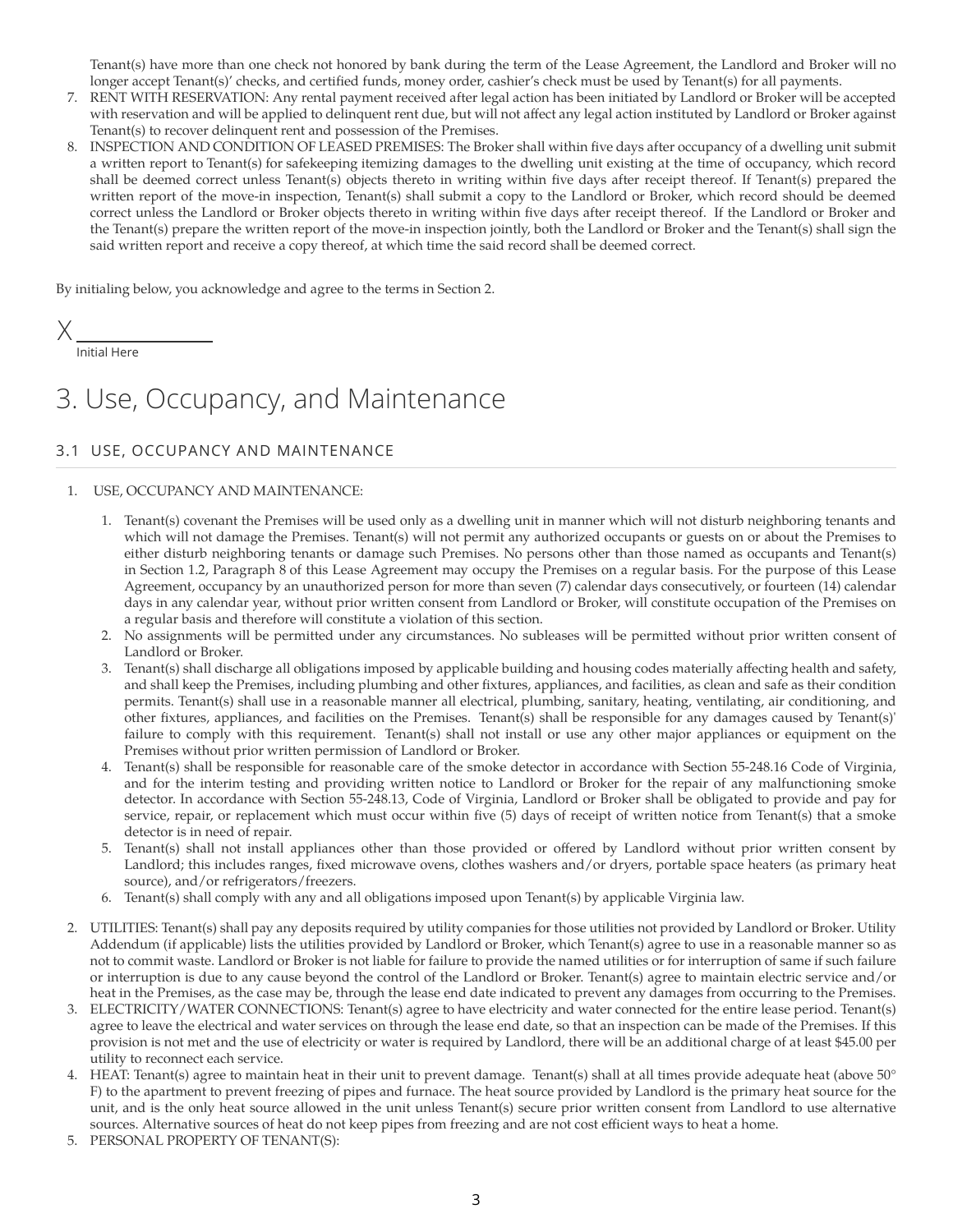- 1. All personal property placed in or about the Premises shall be at the sole risk of Tenant(s) or the parties owning the same, and Landlord or Broker shall not be liable for the loss, destruction, theft of, or damage to such property. Landlord or Broker strongly encourages Tenant(s) to obtain insurance coverage for their personal property usually referred to as "Renter's Insurance."
- 2. Any items of personal property which are left in or about the Premises after Tenant(s) vacate the Premises will be considered abandoned property and will be disposed of immediately by Landlord or Broker, provided that Landlord or Broker gives Tenant(s) notice.
- 6. ACCESS TO THE PREMISES BY LANDLORD OR BROKER AND THEIR DULY DESIGNATED REPRESENTATIVE(S) AND ABANDONMENT: Landlord or Broker and their duly designated representative(s) may enter the Premises in order to do any one or any of the following:
	- 1. Upon reasonable notice to Tenant(s) and at reasonable times:
		- 1. Inspect the Premises.
		- 2. Make necessary or requested repairs, decorations, alterations, improvements or perform other work.
		- 3. Supply necessary or agreed services.
		- 4. Exhibit the Premises to any representatives of any owner's association, prospective or actual mortgagees, maintenance workers, contractors, appraisers, or prospective/future tenants.
	- 2. Enter the Premises at any time in the case of an emergency, without prior notification.
	- 3. If Tenant(s) refuse to allow or otherwise prevent access to the Landlord or Broker as provided herein, Landlord or Broker may obtain injunctive relief to compel access and may terminate this Lease Agreement. In either case, Landlord or Broker may recover actual damages sustained and reasonable attorney's fees.
	- 4. Tenant(s) shall give Landlord or Broker notice of any anticipated extended absence of Tenant(s) from the Premises in excess of seven (7) days. During such absence of Tenant(s), Landlord or Broker may enter the Premises at reasonable times to inspect the Premises. In the event that Tenant(s) fail to give such notice, Landlord or Broker may recover from Tenant(s) any actual damages sustained.
- 7. LANDLORD OR BROKER'S INABILITY TO DELIVER POSSESSION TO TENANT(S): If Landlord or Broker is unable to deliver possession of the Premises to Tenant(s) on the beginning date of this Lease Agreement, through no fault of Landlord, Landlord is not liable to Tenant(s) for any damages other than to rebate any rent paid by Tenant(s) in advance and to return any security deposit which has been paid by Tenant(s). If Landlord or Broker cannot deliver possession of the Premises or provide Tenant(s) with a similar residential unit acceptable to Tenant(s) within fifteen (15) days of the beginning date of this Lease Agreement, this Agreement can be terminated by either Landlord or Broker, or Tenant(s), or by giving of notice provided herein.
- 8. CASUALTY DAMAGE: In the event of damage to the Premises by fire or other casualty, Landlord or Broker shall repair the same within a reasonable period of time after service upon Landlord or Broker of written notice of such damage by Tenant(s). If the Premises or any part thereof is damaged by fire or other casualty to such an extent that the enjoyment of the Premises is substantially impaired, Tenant(s) may immediately vacate the Premises and serve on Landlord or Broker a written notice within fourteen (14) days thereafter of the intention of Tenant(s) to terminate this Lease Agreement, in which case this Lease Agreement terminates as of the day of vacating. In the event that Landlord or Broker and Tenant(s) cannot agree as to the question of habitability, the decision of the building inspector for the locality where the Premises are located will control in this regard.
- 9. CONDEMNATION: If all, or a substantial part, of the Premises shall be acquired for any public use by the right of eminent domain, or private purchase in lieu of such right, by a public body vested with the power of eminent domain, this Lease Agreement and all rights of Tenant(s) under it shall immediately terminate. The rent shall be adjusted as of the time of such acquisition, but Tenant(s) shall have no claim against Landlord or Broker for any value of the unexpired term, nor shall Tenant(s) be entitled to any part of the condemnation award of purchase price in lieu of such award.
- 10. LIABILITY OF LANDLORD OR BROKER: Neither Landlord or Broker shall be liable for any injury or damage to persons or property either caused by or resulting from falling plaster, dampness, overflow or leakage upon or into the Premises of water, rain, snow, ice, sewage, gas, or electricity or by any breakage in or malfunction of pipes, plumbing fixtures, air conditioners, or appliances or leakage, breakage or obstruction of soil pipes, nor for any injury or damage from any other cause, unless any such injury or damage shall be the result of the deliberate or negligent act of Landlord or Broker, and Tenant(s) shall give prompt notice to Landlord or Broker of any of the foregoing occurrences, however caused.
- 11. PETS: Tenant(s) shall not keep pets on the Premises without signing and executing a Pet Addendum or Agreement and having prior written authorization of the Landlord or Broker. Should this authorization be granted, Tenant(s) acknowledge that such consent may be revoked if the Landlord receives any complaints. Tenant(s) further agree to assume all liability and responsibility for any and all damage caused by said pet(s) including, but not limited to, cost of having all carpeting cleaned by a professional carpet cleaner and/ or repaired or replaced, to pay the cost of having the Premises treated for flea and tick removal by a professional exterminator at the termination of occupancy, and to provide paid receipts of such service. Consent is hereby granted to keep the pet(s) indicated in Pet Addendum or Agreement of this Lease Agreement.
	- 1. An additional fee of **\$395.00** will be paid by Tenant(s) for the privilege of keeping pets on the Premises. This fee is non-refundable and will not be applied to damages. Be it further understood and agreed that should these monies not be sufficient to satisfy claims under this section, the Landlord or Broker may use funds deposited as the Security Deposit shown above.
	- 2. If an unauthorized pet is found in the apartment or Landlord has been made aware of unauthorized pet, Tenant(s) will be required to remove the unauthorized pet from the premises within 48 hours and pay a fine in the amount of \$1,000.00. Refusal **of Tenant(s) to follow this policy will result in an eviction.**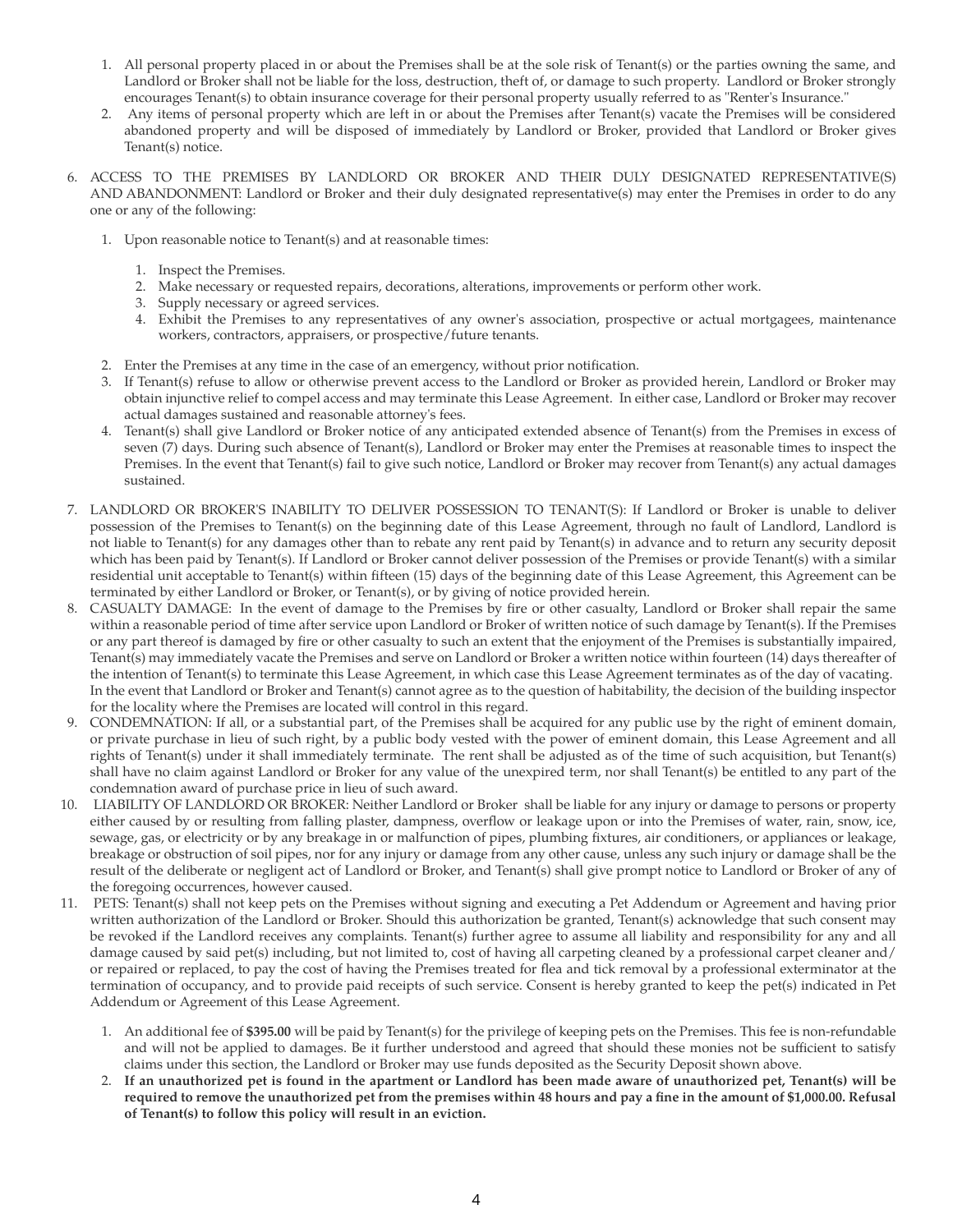- 12. REPRESENTATIONS IN RENTAL APPLICATION: The Lease Agreement was entered into based upon the representations of Tenant(s) contained in the Rental Application. If any of those representations are found to be misleading, incorrect, or untrue, Landlord or Broker may immediately terminate this Lease Agreement and notify Tenant(s) to vacate the Premises.
- 13. FINANCIAL RESPONSIBILITY: If the Landlord or Broker is required to pay money or other consideration to Tenant(s), Tenant(s) agree that such financial obligation(s) will be satisfied solely from the Landlord or Broker's estate and interest in the Premises, and the real estate upon which the said Premises are situated, and the improvements of which it is part, or the proceeds thereof, so that Landlord or Broker will incur no individual/personal liability for such financial obligations.
- 14. NOTICE: All notices shall be in writing and will be given by regular mail or email, with the party giving notice retaining a certificate of mailing which may be a U.S. Postal Certificate of Mailing, or may be a certificate on the notice itself; or by hand delivery with the party giving the notice retaining proof of delivery of the notice which may be a certificate of the notice itself. Hand delivered notices shall be delivered in accordance with Chapter 8 of Title 8.01 of the Code of Virginia (1950), as amended.
- 15. CANCELLATION: Lease ends on date specified on Section 1.2, Paragraph 4 of this Lease Agreement unless terminated in accordance with any other applicable provision of this Lease Agreement, or in accordance with applicable Virginia law. There will be no automatic renewal of this Lease Agreement. Tenant(s) must surrender possession of the Premises on Tenant Vacate Date specified on Section 1.2, Paragraph 5 of this Lease Agreement. The Premises must be surrendered in good and clean condition, with the exception of reasonable wear and tear and must pay for all damages or assessments for damages made by Landlord or Broker against Tenant(s), in accordance with the provisions of this Agreement, or as the Landlord or Broker shall see fit.
- 16. ACTION BY LANDLORD OR BROKER UPON DEFAULT BY TENANT(S): Under Virginia Law, and this Lease Agreement, Landlord or Broker may terminate this tenancy during the term of the Lease Agreement upon one of the following:
	- 1. Material Noncompliance by Tenant(s) Failing to Pay Rent When Due: Tenant(s)' rent is due and payable on the first (1st) day of each calendar month. If Tenant(s) fail to pay such rent after Landlord or Broker has served a five (5) day material noncompliance notice of failure to pay rent, or pay or quit notice as applicable, Tenant(s) are in default, and Landlord or Broker may terminate this Lease Agreement in accordance with law.
	- 2. Material Noncompliance by Tenant(s) Which Can Be Remedied Within 21 Days: If Tenant(s) commit this type of material noncompliance, Landlord or Broker may serve on Tenant(s) a material noncompliance notice stating that if Tenant(s) do not remedy the specified noncompliance(s) within twenty-one (21) days, if the noncompliance(s) be remediable at all, Landlord or Broker will terminate this Lease Agreement in thirty (30) days.
	- 3. Repeat Violations: If Tenant(s) have been served with a prior written notice which required Tenant(s) to remedy a breach, and Tenant(s) remedied such breach, where Tenant(s) intentionally commit a subsequent breach of a like nature as the prior breach, Landlord or Broker may serve on Tenant(s) a (30) day termination notice. Such notice must make reference to the prior breach of a like nature and state that the Lease Agreement will terminate in thirty (30) days for the reasons stated therein without allowing Tenant(s) an opportunity to remedy such subsequent breach.
	- 4. Non-remediable Violations: If Tenant(s) commit material noncompliance which is not remediable, Landlord or Broker may serve on Tenant(s) a termination notice stating that the Lease Agreement will terminate in thirty (30) days for the reasons stated therein without allowing Tenant(s) an opportunity to remedy such breach. If a breach of Tenant(s)' obligations under the Virginia law, or the Lease Agreement, involves or constitutes a criminal or willful act, which is not remediable and which poses a threat to health or safety, Landlord or Broker may terminate the Lease Agreement immediately by giving of an appropriate written notice.
	- 5. Material Noncompliance by Tenant(s) which can Be Remedied by Repairs, Cleaning, or Replacement: If Tenant(s) commit a material noncompliance which could be remedied by repair, cleaning or replacement, Landlord or Broker may place Tenant(s) on notice that Landlord or Broker is going to make the repair, cleaning or replacement on a certain date, and that the itemized bill for same will be submitted to Tenant(s) as an obligation and due and payable within thirty (30) days, or such other time period as Landlord or Broker may specify in a written notice to Tenant(s). If such obligation is not paid in a timely fashion as provided in the written notice to Tenant(s), such obligation becomes due as additional rent payable at the next rent due date.
	- 6. Acceptance of Rent with Reservation: Unless Landlord or Broker accepts the rent with reservation, and gives a written notice to Tenant(s) of such acceptance, acceptance of periodic rental payments with knowledge of a material noncompliance, or default, by Tenant(s) constitutes a waiver of the Landlord or Broker's rights to terminate Lease Agreement. If Landlord or Broker has given Tenant(s) written notice that the periodic rental payments have been accepted with reservation, Landlord or Broker may accept full payment of all rental payments, damages and other fees and still be entitled to receive an order of possession terminating the Lease Agreement. Any rental payment received after judgment and possession has been granted to Landlord or Broker against Tenant(s), but prior to eviction, will be accepted with reservation, and will be applied to the judgment amount, including the late charges, applicable costs and attorney's fees, but will not affect the pending eviction pursuant to the order of possession granted by a court of competent jurisdiction. Further, the acceptance of the said amount with reservation in no way creates a new landlord/tenant relationship with Tenant(s).
	- 7. Remedies Available to Landlord or Broker upon Termination of Lease Agreement: Upon termination of the Lease Agreement, Landlord or Broker may proceed to obtain possession of the Premises by the filing of an unlawful detainer summons in a court of competent jurisdiction, and in addition, seek a money judgment for any physical damages there may be to the Premises. Landlord or Broker may further seek a money judgment for any actual damages sustained as a result of Tenant(s)' default and breach of the Lease Agreement, as provided by Virginia Law. Upon termination of the Lease Agreement, Landlord or Broker may treat the security deposit as provided in other provisions of this Lease Agreement, appropriate addenda hereto, and applicable Virginia law.
- 17. WAIVING OF BREACH NOT GENERAL WAIVER: If Landlord or Broker waives a noncompliance or breach by Tenant(s) with the Lease Agreement, or with Virginia law, such waiver shall not be interpreted as a waiver of any subsequent breach of noncompliance or breach, and this Lease Agreement shall continue in full force and effect.
- 18. SUBORDINATION: Tenant(s) agree that this Lease Agreement is subordinate to the lien of any existing or future deeds of trust or mortgages placed on the Premises, and Tenant(s) agree to execute whatever additional agreements may be required to so subordinate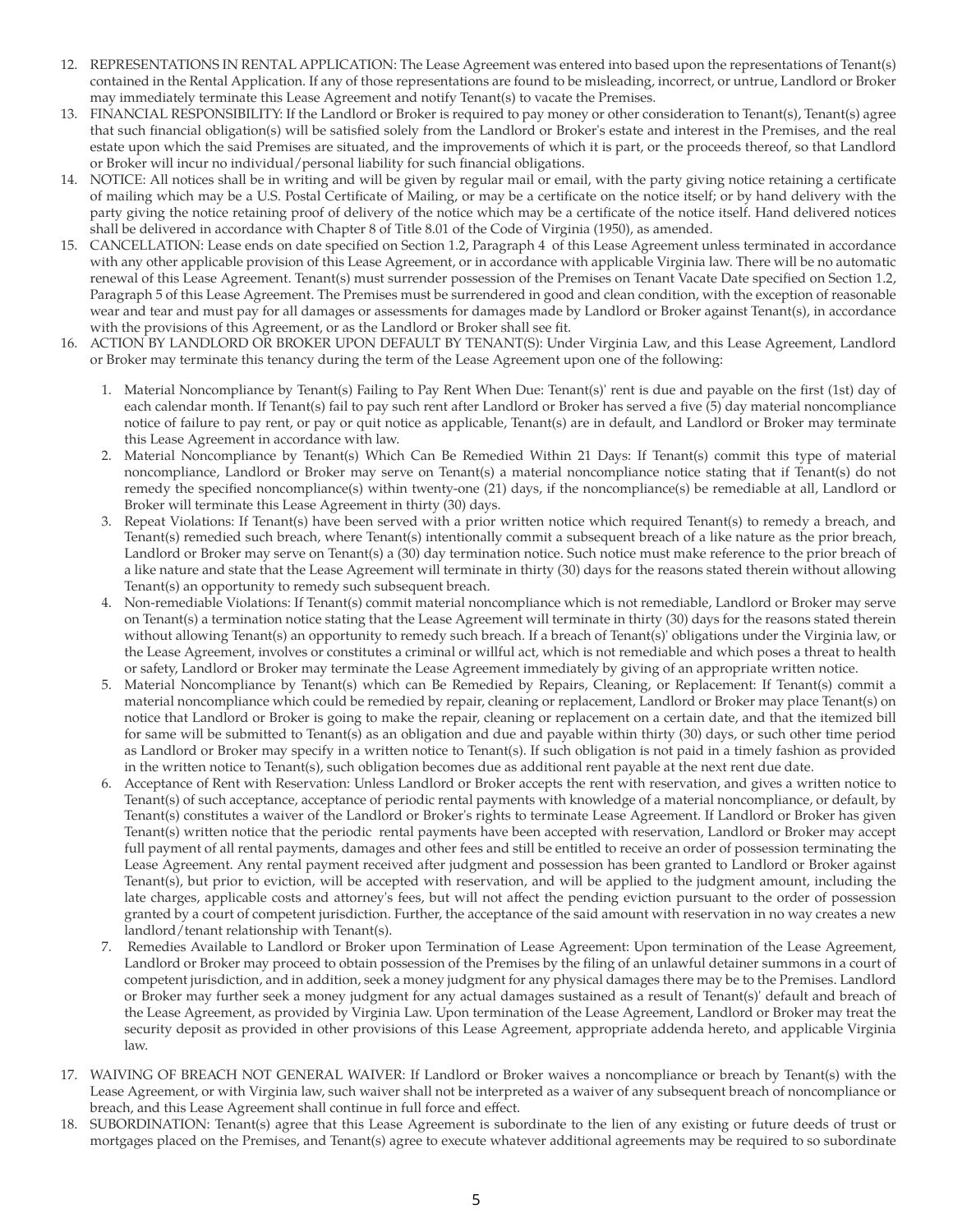this Lease Agreement. Landlord or Broker reserves the right to assign any of Landlord or Broker's rights under this Lease Agreement at any time.

- 19. SEVERABILITY: If any provisions of this Lease Agreement are in violation of the law or equity, it is agreed that the remaining provisions are in full force and effect.
- 20. DISCRIMINATION: Landlord and Broker do not discriminate against Tenant(s) in the provisions of services, or in any other manner, on the basis of race, color, religion, sex, national origin, familial status, elderliness, or handicap.
- 21. REASONABLE ATTORNEY'S FEES/COSTS OF COLLECTION: For purposes of this Lease Agreement, if Tenant(s)' noncompliance with the Lease Agreement or the law causes Landlord or Broker to employ an attorney at law, Tenant(s) agree to pay a reasonable attorney's fee, as well as all costs of collection recoverable under Virginia law.
- 22. RULES AND REGULATIONS: Tenant(s) shall abide by all existing Rules and Regulations of Landlord or Broker, applicable to the Premises, and by such other rules and regulations which may be imposed from time to time by Landlord or Broker. Tenant(s) acknowledge that any violation of the Rules and Regulations by Tenant(s) or others on the Premises with the consent of Tenant(s) shall be considered a material noncompliance or breach of this Lease Agreement for which Landlord or Broker shall be entitled to appropriate relief under Virginia law.
- 23. SUBLEASE: In the event of any sublease of the property by Tenant(s), rental applications from all prospective sublessees shall be submitted to and approved by the Landlord or Broker prior to their taking occupancy, and an administrative fee equal to \$100 per sublessee shall be payable by Tenant(s). An application fee must accompany each application.
- 24. RE-LETTING:
	- 1. Should Tenant(s) wish for the Landlord to re-let Tenant(s) apartment, an administrative fee equal to one-month's rent shall be paid by Tenant(s).
	- 2. Tenant(s) will remain responsible under all terms of the Lease Agreement until the Landlord finds an approved applicant and the new tenant(s)' Lease Agreement begins.

#### 25. CONDITION:

- 1. Property is accepted "as is" unless noted herein.
- 2. Landlord and Broker agree to deliver the Premises in a fit and habitable condition by 4:00 p.m. on the first day of the Lease Agreement or reduce the rent on a pro-rata basis until possession is granted.
- 26. LEAD PAINT: Tenant(s) agree that they have been notified about lead paint hazards (if property was built prior to 1978) and are welcome to have a lead paint test conducted at Tenant(s)' expense; however, the Landlord and Broker are not obligated to remove paint. Tenant(s), if they so choose, may have this act performed at Tenant(s) expense.
- 27. LOCK OUTS:
	- 1. During normal business hours (8 a.m. to 5 p.m., Monday through Friday, excluding holidays), any Tenant locked out of his or her apartment and needing the Landlord or Broker to open the door will be charged a fee of \$35.00 for entry. Should Tenant come to the office, he or she may pick up a key to the apartment at no charge if it is returned immediately and before the close of business on the same day.
	- 2. Landlord will not unlock any door after office hours. Tenant(s) must call a locksmith.

#### 28. MAINTENANCE:

- 1. Tenant(s) shall be responsible for the following: unclogging toilets and drains, the replacing of fuses, light bulbs, smoke detector batteries, and the flipping of circuit breakers.
- 2. If Landlord or Broker responds to a maintenance request which results in Landlord repairing an item which is damaged by the Tenant(s)' actions or neglect, the Tenant(s) will be charged for the repair.
- 3. Tenant(s) agree to remove all window air conditioners in the winter.
- 29. SMOKING: All properties owned and managed by Neighborhood Properties, Inc. are non-smoking. In an effort to provide healthful, clean apartments for our current and future tenants, Landlord does not allow any smoking inside the Premises. If Tenant(s) must smoke on the Premises outside of the dwelling, Tenant(s) are required to collect and dispose of smoking products, byproducts, or paraphernalia. If butts, ash, or other byproducts have to be removed from the Premises, there will be a minimum fee of \$45.00. If Tenant(s) or Tenant(s)' guests are found to be smoking within the unit, it is a violation of this Lease Agreement, which could be terminated at the Landlord/Broker's discretion.
- 30. VEHICLES:
	- 1. Tenant(s) agree not to do any car repair at or about the Premises.
	- 2. Due to local fire ordinances, motorbikes and motorcycles must be parked away from the building and parked in designated parking spaces only. Bicycles may not be stored on landings or attached to any railing or any part of the building.
	- 3. Abandoned vehicles, or those that appear to be abandoned or not fully operable (expired or no license plates, without current inspection stickers, missing wheels, improperly or illegally parked, etc.) which are parked on the property will be subject to immediate towing (without notice) at the owner's expense.
	- 4. The Landlord furnishes **N/A** reserved off-street parking space(s) with this apartment.
- 31. WINDOWS: Windows and sliding glass doors may be covered by drapes, blinds, or curtains. Sheets, flags, or similar articles are not permitted as window coverings.
- 32. AREAS OFF LIMITS: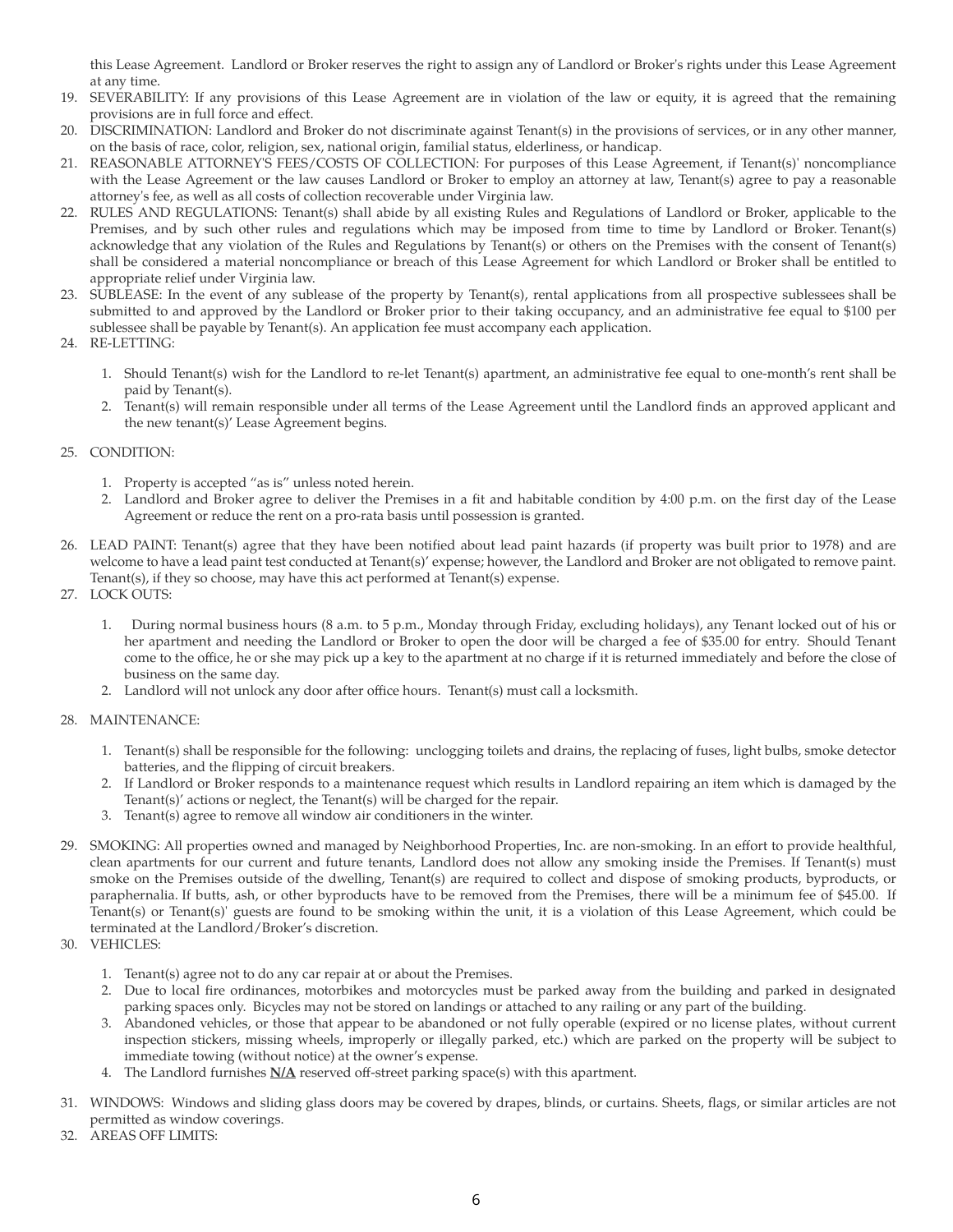- 1. Tenant(s) and Tenant(s)' guests shall not participate in recreational activities in the driveway, parking areas, common halls or stairways.
- 2. Tenant(s) and Tenant(s)' guests, employees, or agents shall not at any time enter upon any roof or any attic of the building unless required to do so in an emergency.
- 33. DISTURBANCES: As specified in this Lease Agreement, use and occupancy of the property by Tenant(s) shall be consistent with the rights, privileges, and welfare of all other tenants. Therefore, Tenant(s) shall not use, permit, or suffer the use of any apparatus or instruments for musical or other sound reproduction or transmission (stereos, televisions, internet, etc.) in such a manner that the sounds emanating there-from or caused thereby are audible beyond the interior of the apartment; and Tenant(s) shall not permit any noisy, offensive, or dangerous conduct by Tenant(s), Tenant(s)' family, or guests.
- 34. TELEPHONE AND CABLE: Telephone and cable lines are neither maintained nor altered by Neighborhood Properties, Inc. Any alterations, additions, or required repairs will be at Tenant(s) expense. Alterations and additions of any telephone, cable, or satellite TV lines require approval from Neighborhood Properties, Inc.
- 35. ALTERATIONS: Tenant(s) agree not to make alterations, installations (including installation of additional locks and chain latches) without the express prior written consent of the Landlord. Such consent shall not be unreasonably withheld, but the Landlord may require Tenant(s) to return the Premises to its original condition when the term is completed. No signs, lights, antenna wires, satellite dishes or other additions may be installed on the exterior of the Premises or in the windows.
- 36. WATER BEDS: Water beds are not permitted on the property
- 37. TRASH: All trash must be disposed of in black trash bags (brush and leaves are to be disposed of in clear plastic bags, which are available for free from the city). If this Lease Agreement includes the use of a dumpster or trash toter, all trash must be place inside the dumpster; any trash placed outside of the dumpster will be removed at an additional fee to Tenant(s) of not less than \$35.00. If this Lease Agreement does not include the use of a dumpster or trash toter, Tenant(s) is required to purchase an outside weatherproof/ animal proof trash can(s) for street placement of trash. Tenant(s) is also required to purchase trash stickers to place on all trash (cans) if applicable in your jurisdiction. We suggest purchasing a yearly decal to attach to your trash can(s). Stickers can be purchased directly from the City/Town, or at many local grocery stores. Tenant(s) is required follow all trash ordinances for the district in which tenant(s) will be living in during the lease.
- 38. HOLDOVER TENANT(S). If Tenant(s) do not return keys and vacate the Premises on Tenant Vacate Date indicated on Section 1.2, Paragraph 5 of this Lease Agreement, Tenant(s) will be considered a holdover tenant and subject to substantial charges allowed under the LEASE AGREEMENT which includes the damages sustained by Landlord or Broker by the Tenant(s) holding over including but not limited to storage, hotel, meals, mileage, etc., payable to the new Tenant(s), or at Landlord or Broker's election a rate of \$150.00 per day for each day after the vacating date Tenant(s) stay in possession of the Premises, as well as for the payment of the fair market rent as determined by computing the prorate rental for the leased Premises multiplied by the number of days Tenant(s) hold over.
- 39. DISCLOSURE OF BROKERAGE RELATIONSHIP: Landlord or Broker and Tenant each confirm that in connection with this transaction, the Listing Broker and the Leasing Broker, and their salespersons have acted on behalf of Landlord or Broker as Landlord or Broker's representatives.
- 40. MODIFICATION, APPLICABLE LAW AND SUCCESSORS: This Lease Agreement constitutes the entire agreement among the parties, and it may not be modified or changed except by written instrument executed by Landlord or Broker and Tenant(s). This Lease Agreement shall be construed, interpreted and applied according to Virginia law and it shall be binding upon and inure to the benefit of the heirs, personal representatives, successors, assignees, and sub-lessees of the parties.
- 41. APPLICATION: This Lease Agreement is entered into based upon information given by Tenant(s) on attached application(s) which become a part of this Lease. Tenant(s) must advise Landlord or Broker in writing of any changes to said application information.
- 42. LEAD-BASED PAINT. This paragraph applies only if the building in which the Premises is located was built prior to 1978 and is not exempt from the provisions of the Residential Lead-Based Paint Hazard Reduction Act of 1992 (42 U.S.C. 4852d) and regulations promulgated pursuant thereto.
	- 1. If applicable, attached to this Lease Agreement and made a part hereof by this reference is a fully executed "Disclosure of Information and Acknowledgment Lead-Based Paint and/or Lead-Bases Paint Hazards."
- 43. SIGHT UNSEEN RENTALS: Landlord has put forth the utmost effort to describe the Premises to Tenant(s), however, Tenant(s) are strongly urged to personally preview the Premises before signing this Lease Agreement. Should Tenant(s) decide to rent the Premises sight unseen, Neighborhood Properties, Inc. will not be held responsible for any misinterpretations or problems that would have been avoided had Tenant(s) personally inspected the property prior to execution of this Lease Agreement. Landlord makes no warranties as to the description of the property. NO REFUNDS AND NO SUBSTITUTIONS WILL BE CONSIDERED.
- 44. MOLD INFORMATION AND PREVENTION: Mold is found virtually everywhere in the environment both indoors and outdoors and in both new and old structures. Molds are naturally occurring microscopic organisms that reproduce by spores and have existed practically from the beginning of time. All of us have lived with mold spores all our lives. Without molds we would all be struggling with large amounts of dead organic matter. Mold breaks down organic matter in the environment and uses the end product for its food. Mold spores (like plant pollen) spread through the air and are commonly transported by shoes, clothing and other materials. When excess moisture is present inside a dwelling, mold can grow. There is conflicting scientific evidence as to what constitutes a sufficient accumulation of mold which could lead to adverse health effects. Nonetheless, appropriate precautions need to be taken. Preventing mold in a dwelling begins with occupants. In order to minimize the potential for mold growth in your dwelling, Tenant(s) agree to the follow:
	- 1. KEEP DWELLING CLEAN: The dwelling must be kept clean, particularly in the kitchen, bathroom(s), carpets, and floors. Regular vacuuming, mopping, and cleaning of hard surfaces with a household cleaner is important to remove the household dirt and debris that harbor mold or food for mold. Tenant(s) agree to immediately dispose of moldy foods.
	- 2. REMOVE VISIBLE MOISTURE ACCUMULATION: Tenant(s) must remove visible moisture accumulation on windows, floors, and other surfaces as soon as reasonably possible. Tenant(s) will remain vigilant for leaks in washing machine hoses and discharge lines, especially if the leak is large enough for water to infiltrate nearby walls. When showering, Tenant(s) must keep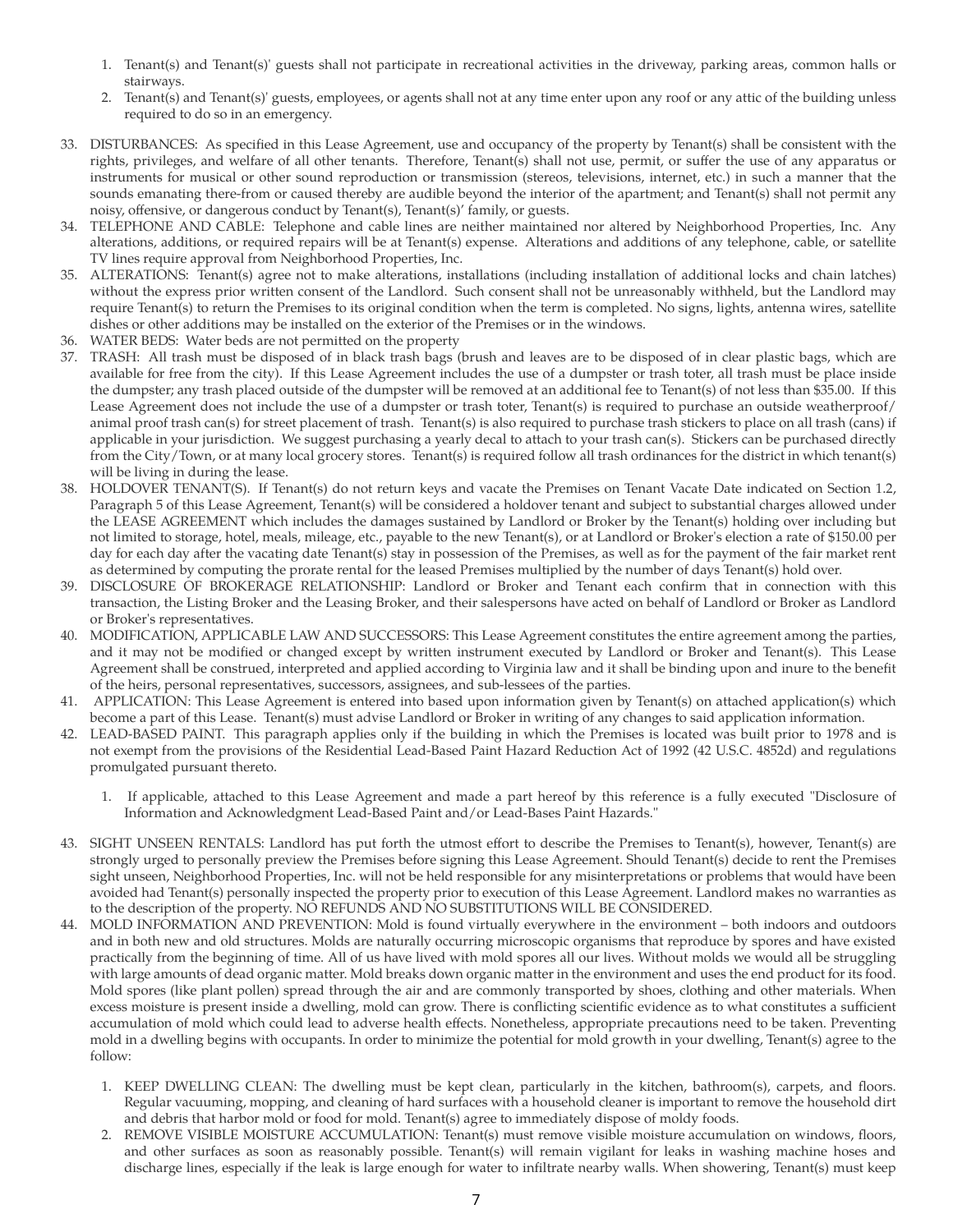the shower curtain inside the tub or fully close the shower doors. It is recommended that after showering or bathing, Tenant(s) wipe moisture off shower walls, doors, and floor, leave the bathroom door open until all moisture on mirrors, walls, and surfaces has dissipated, and hang towels and bath mats so they dry completely. It is also recommended that Tenant(s) turn on any exhaust fans in the bathroom(s) and kitchen before showering or cooking with open pots.

- 3. PROMPT NOTIFICATION OF AIR CONDITION OR HEAT SYSTEM MALFUNCTIONS: Tenant(s) agree to promptly notify Landlord of malfunctioning of air conditioning or heating system. Tenant(s) are recommended to periodically open windows or doors on days when the outdoor weather is dry (i.e., humidity is below 50%) to help humid areas of the Premises dry out.
- 4. PROMPT NOTIFICATION OF ANY SIGNS OF WATER LEAKS OR MOLD: Tenant(s) shall promptly notify Landlord of any signs of water leaks or mold. Landlord shall response in accordance with Virginia law and this Lease Agreement to repair or remedy the situation as necessary.
- 5. AVOID MOLD GROWTH: It is important to prevent excessive moisture buildup on the Premises. Failure to promptly to promptly pay attention to leaks and moisture that might accumulate on dwelling surfaces or that might get inside walls or ceilings can encourage mold growth. Prolonged moisture can result from a wide variety of sources such as the following: rainwater leaking into the Premises, flood waters rising above floor level, overflows or leaks from appliances or fixtures connected to a water line, leaks from plumbing lines, leaks into walls from bad or missing grouting/caulking, plant watering overflow, pet urine, cooking/ foods pills, steam from excessive pot cooking, leaks from clothes dryer discharge vents, and insufficient drying of carpet, carpet pads, and bathroom walls and floors.
- 6. IF MOLD HAS ALREADY OCCURRED: If mold has already occurred on non-porous surfaces such as ceramic tile, Formica, vinyl flooring, metal, wood, or plastic, the Federal Environmental Protection Agency (EPA) recommends that the areas are first cleaned with soap or detergent and water. Within 24 hours of the surface drying, apply a pre-mixed spray-on type household biocide such as Lysol Disinfectant ®, Pine-Sol Disinfectant ® (original pine-scented), Tilex Mildew Remover ®, or Clorox Cleanup ®. (Note: Only a few of the common household cleaners will actually kill mold.) Tilex and Clorox contain bleach that can discolor or stain. The directors on containers must be followed. Always clean and apply a biocide to an area five (5) to six (6) times larger than any visible mold as mold may be adjacent in quantities not yet visible to the naked eye. A vacuum cleaner with a highefficiency particulate air (HEPA) filter can be used to help remove non-visible mold from porous items such as furniture, drapes, and carpets. Machine washing or dry cleaning will remove mold from clothing.
	- 1. HOUSEHOLD BIOCIDES: Tenant(s) agree to not clean or apply household biocides to visible mold on porous surfaces such as sheetrock or to large areas of visible mold on non-porous surfaces. Tenant(s) must notify Landlord promptly in writing of such mold. Landlord shall response in accordance with Virginia law and this Lease Agreement to repair or remedy the situation as necessary.
- 7. FAILURE TO COMPLY: Tenant(s)' failure to comply with these instructions can result in Tenant(s) being held responsible for property damage to the Premises and any health problems that may result.

By initialing below, you acknowledge and agree to the terms in Section 3.

X

Initial Here

# 4. Restoration Fee

#### 4.1 RESTORATION FEE

- 1. RESTORATION FEE: Due on Lease Start Date, the Non-Refundable Restoration Fee specified on Section 1.2, Paragraph 12 of this Lease is to be retained by Landlord for normal and customary cleaning at turn over. It is agreed that Tenant(s) will comply with all the provisions of this Lease Agreement and shall completely vacate the Premises in good condition on Tenant Vacate Date. In exchange for the payment of this fee, Landlord agrees to perform certain cleaning and painting duties as indicated below. It is assumed that Tenant(s) are performing regular cleaning and maintaining the cleanliness of the apartment throughout the term of this Lease Agreement. Charges may be assessed for any excessive cleaning, for stains and/or damage to the carpet and for any other damages.
	- 1. RESTORATION SERVICES: The restoration fee pays for the following:
		- 1. Professional carpet cleaning (not to include stain or spot removal or any damage).
		- 2. Cleaning of hardwood floors (Tenant(s) are responsible for sweeping the floors and removing all trash and dirt before the move-out date).
		- 3. Cleaning of vinyl flooring.
		- 4. Touch-up painting.
		- 5. Cleaning of light fixtures.
		- 6. Cleaning of appliances (not to include scrubbing, scraping of food or spills).
		- 7. Replacement of reflector pans under range burners.
		- 8. Wiping down of kitchen cabinets and countertops.
		- 9. Cleaning bathroom fixtures, mirrors and countertops (not to include excessive dirt or residue).
		- 10. Replacement of up to two light bulbs.
		- 11. Cleaning of mini-blinds and windows.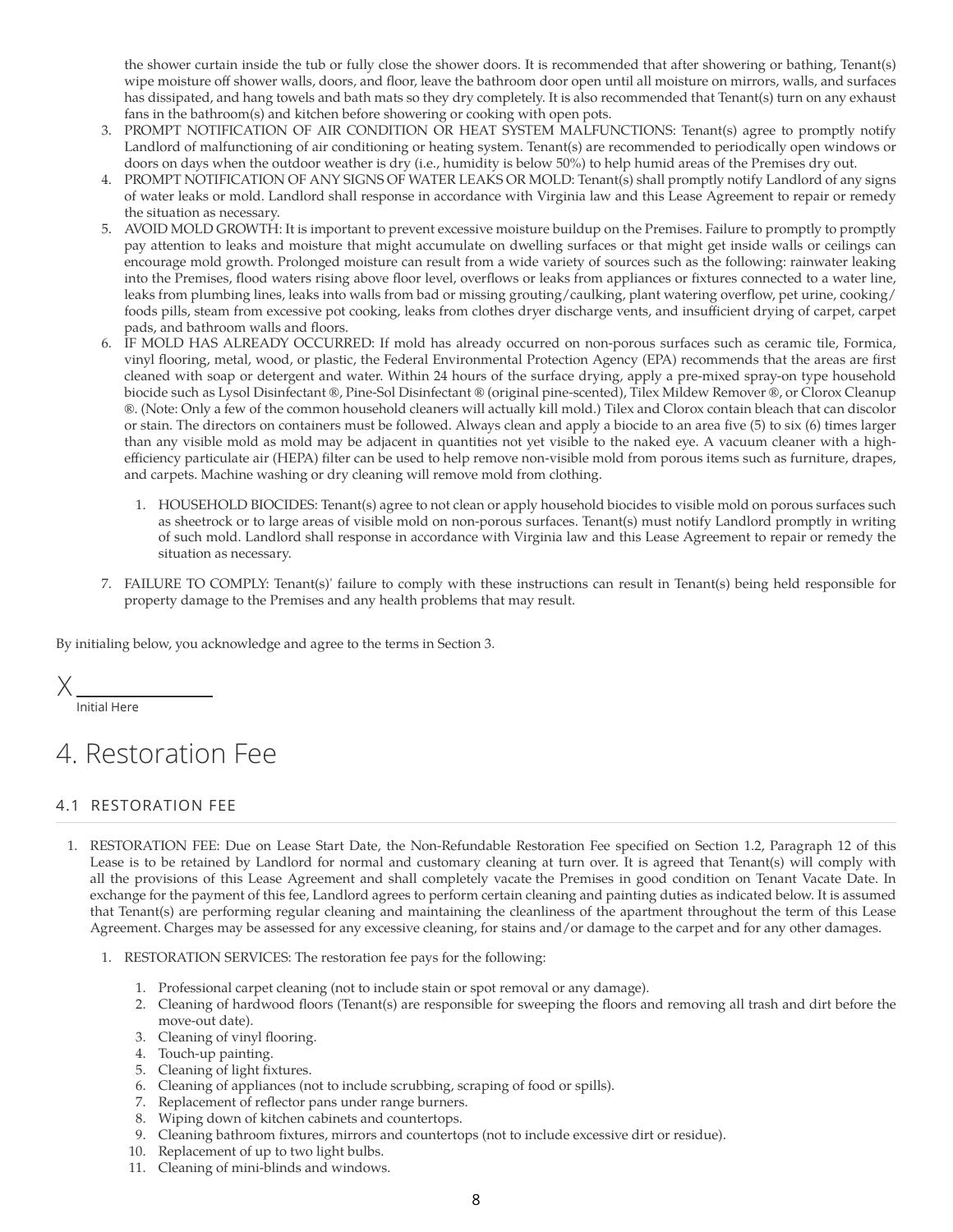- 12. Cleaning washer/dryer (where applicable).
- 13. Wiping shelving in closets.
- 2. TENANT RESPONSIBILITY: Tenant(s) are responsible for the following:
	- 1. All belongings including coat hangers, trash, boxes, soap, toilet paper, shower curtains, etc. must be removed from the unit and from outside the unit, including balconies, patios and storage areas and properly disposed of in the property's dumpster (if any) or by removal from the property. No property or trash shall be left at curbside.
	- 2. All holes in walls and ceilings created by nails, hanging plants/lamps or shelves, etc. must be patched with an appropriate amount of spackling compound and sanded smooth.
	- 3. All cabinets and drawers must be cleared out, including all contact paper and glue residue shall be removed.
	- 4. For ovens that have a self cleaning option, Tenant(s) agree to complete this process prior to move-out, as this typically requires more than four (4) hours.
- 3. EXCESS DAMAGE: The Restoration fee will not cover the cost incurred by the Landlord for excessive cleaning of the apartment and/or the carpets and floors, repairing floor damage, repairing wall damage, painting walls back to the original color, removing trash or personal items, repairing and/or replacing fixtures, including but not limited to, mini-blinds, screens, doors, sinks, cabinets, lights, tile, countertops and railings. Any charges for excessive cleaning and/or damage will be deducted from the Security Deposit. If repair or replacement is not possible, Landlord or Broker reserves the right to assess against Tenant(s) the value of the damages. If a repair of any item requires travel to supply house, Tenant will be charged for the time traveling to and from the supply house, plus gas and wear and tear on the vehicle. Tenant(s) will be responsible for any charges remaining due after the deductions from the Security Deposit.
- 4. TENANT VACATE DATE: In order to perform the required turnover maintenance to restore your apartment to move in condition, it is agreed that the **Tenant(s) will vacate the apartment five (5) days prior to the lease end date of <<Lease End Date>>.**

By initialing below, you acknowledge and agree to the terms in Section 4.

X

#### Initial Here

# 5. Smoking Policy

### 5.1 SMOKE-FREE PROPERTY

- 1. SMOKE-FREE PROPERTY: Tenant(s), Tenant(s)' guests, and Authorized Occupants agree to keep the Premises smoke-free. A breach of this policy shall give give Landlord and Tenant(s) party to all rights contained herein.
	- 1. PURPOSE: Landlord desires to mitigate the following:
		- 1. The irritation and known health effects of secondhand smoke.
		- 2. The increased maintenance, cleaning, and redecorating costs from smoking.
		- 3. The increased risk of fire from smoking.
		- 4. The higher cost of fire insurance for a non-smoke-free building.
	- 2. DEFINITION OF SMOKING: The term "smoking" means inhaling, exhaling, breathing, or carrying any lighted cigar, pipe, cigarette, or other tobacco production or similar lighted / vapor producing product or apparatus in any manner or form.
	- 3. SMOKE-FREE COMMUNITY: Tenant(s) agree and acknowledge that the Premises to be occupied by Tenant(s) has been designated a smoke-free living environment. Tenant(s) and Tenant(s)' guests shall not smoke anywhere inside the Premises, in the building where the Premises is located, or in any of the common areas or adjoining grounds of such building or other parts of the community. If Tenant(s) or Tenant(s) guests are found to be smoking, Tenant(s) will automatically be fined \$500.00. In addition, Tenant(s) will be considered in breach of this Lease Agreement.
	- 4. PROMOTE NON-SMOKING POLICY: Tenant(s) shall inform Tenant(s) guests of the non-smoking policy. Further, Tenant(s) shall promptly notify Landlord in writing of any incident of smoke as defined in Section 6.1, Paragraph 2 of this Lease Agreement migrating into the Premises.
	- 5. NOT A GUARANTOR: Tenant(s) acknowledge that Landlord's adoption of a smoke-free living environment and the efforts to designate the community as smoke-free, does not make the Landlord the guarantor of Tenant(s)' health or of the smoke-free condition of the Premises and common areas. Landlord shall, however, take reasonable steps to enforce the smoke-free terms of this Lease Agreement. Landlord is not required to take action in response to smoking unless Landlord is aware of said smoking or notice has been given of said smoking.
	- 6. THIRD-PARTY BENEFICIARIES: Tenant(s) agree that the other tenants in the community are third-party beneficiaries of Landlord's smoke-free policy. Tenant(s) may sue another tenant for an injunction to prohibit smoking or damages, but does not have the right to evict another tenant. Any suit between tenants herein shall not create a presumption that the Landlord has breached this Lease Agreement.